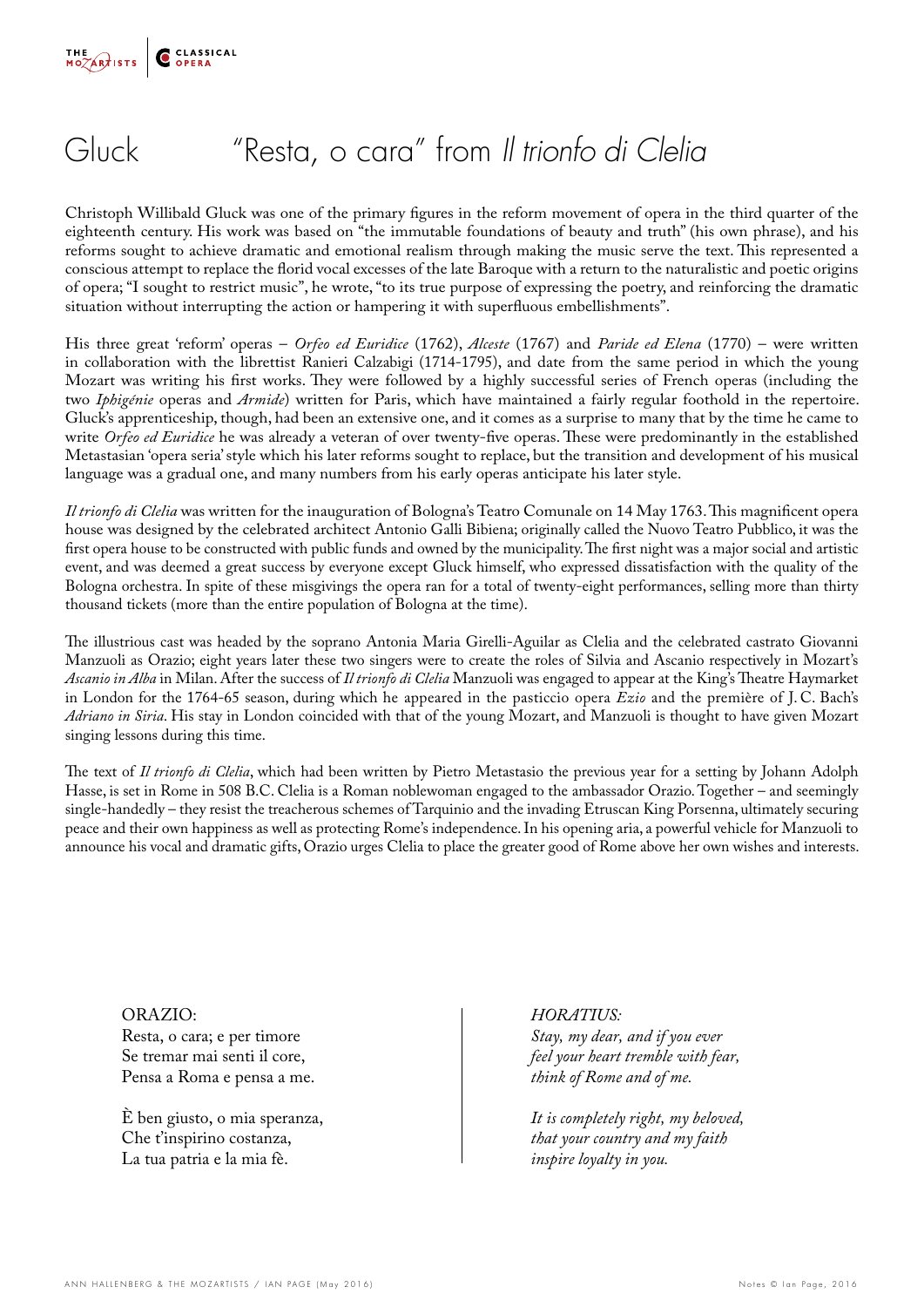## Gluck "O del mio dolce ardor" from *Paride ed Elena*

*Paride ed Elena* was the third and final collaboration between Gluck and the librettist Calzabigi. It was premièred at the Burgtheater in Vienna on 3 November 1770. Gluck did not create a subsequent French adaptation of the work (as he had done for its two predecessors), and indeed it has perhaps languished in the shadow of *Orfeo ed Euridice* and *Alceste* (he himself acknowledged that it lacked the "tragic situations" of those operas), but it contains some charming and beautiful music.

According to Homer, it was the love of Paride (Paris), a Trojan, for Elena (Helen, wife of Menelaus of Sparta and allegedly the most beautiful woman in the world) which prompted the Trojan Wars. Gluck and Calzabigi's opera, however, disregards this political framework and presents a simple love story, focusing almost exclusively on the two main protagonists. At the beginning of the opera, Paride and his followers have just landed on the shore of Sparta, and he sings of his joy at being able at last to breathe the same air as Elena.

#### PARIDE:

O del mio dolce ardor bramato oggetto! L'aure che tu respiri, alfin respiro. Ovunque il guardo io giro, Le tue vaghe sembianze Amore in me dipinge, Il mio pensier si finge Le più liete speranze. E nel desio che così m'empie il petto Cerco te, chiamo te, spero e sospiro!

#### *PARIS:*

*O longed-for object of my tender passion, at last I breathe the air that you breathe. Wherever I turn my gaze, Love paints in my mind your beautiful face, and my imagination conjures up the happiest of hopes. And in the desire which thus fills my breast I seek, I call, I hope and I yearn for you!*

### Kraus Symphony in C minor

1. Larghetto – Allegro 2. Andante 3. Allegro assai

Joseph Martin Kraus was born in the town of Miltenberg am Main on 20 June 1756, and died in Stockholm on 15 December 1792. He studied at the Jesuit Grammar School in Mannheim, where he was a choirboy in the court chapel, and he subsequently studied law and philosophy at the universities of Mainz, Erfurt and Göttingen. On completion of his studies in 1778 he was persuaded by a friend to travel to Stockholm to try his luck at the distinguished and artistically fertile court of King Gustavus III.

Kraus soon decided to make his career in music, and in 1780 he was elected to be a member of the Swedish Academy of Music. The following year he became deputy Kapellmeister of the court orchestra, and Gustavus then paid for him to undertake an extensive study tour through Europe, incorporating Germany, Austria, Italy, France and England. This tour lasted from 1782 to 1787, and during its course Kraus met some of the leading musical figures of the day. Gluck, whose music most closely influenced him, said of him that "that man has great style", and Haydn later wrote: "I own a symphony by him, which I preserve to the memory of one of the greatest geniuses I have met".

The symphony in question was the Symphony in C minor, which was composed in Vienna in 1783; it was seemingly dedicated to Haydn, who predicted to the Swedish diplomat Fredrik Silfverstolpe that it "will be regarded as a masterpiece for centuries to come; believe me, there are few people who can compose something like that". The work is actually a reworking of a symphony in the distant key of C sharp minor which Kraus had written in Stockholm, but the transposition to the relative terra firma of C minor doubtless made the work more playable.

The remarkable slow introduction to the first movement demonstrates Kraus' harmonic boldness and progressive imagination, yet also harks back to the discordant Baroque suspensions of, for example, the opening of Pergolesi's *Stabat mater* or Lotti's *Crucifixus*. With its feverish urgency and intensity the work inhabits the same dark and turbulent world as Haydn's own 'Sturm und Drang' symphonies of the 1770s, and it has also been viewed as a symphonic equivalent to Gluck's dramatically gripping, concise and expressive later operas. Sadly, and unjustly, however, Haydn's prediction has not been fulfilled, and the work is seldom performed today.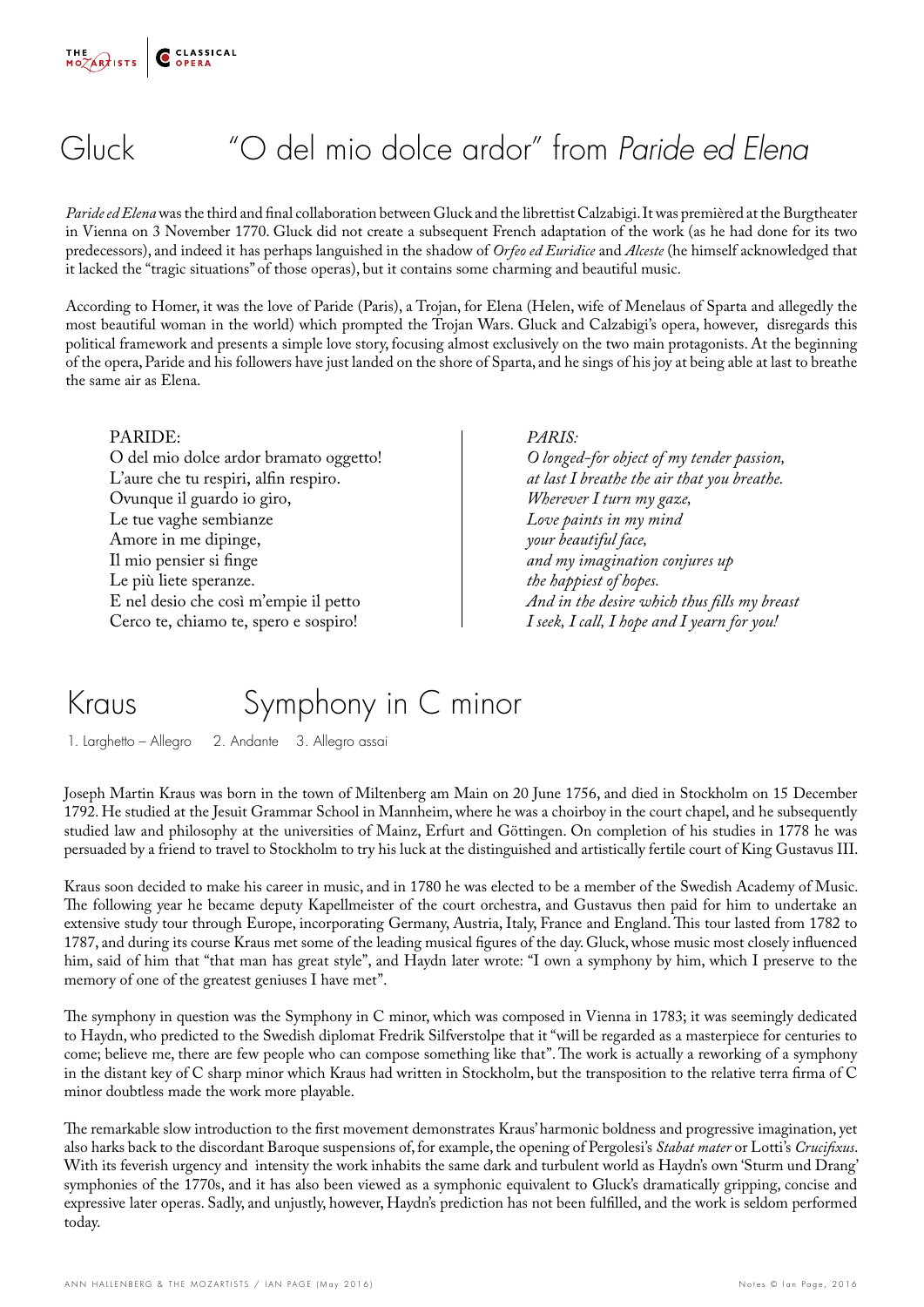## Gluck "Che puro ciel" from *Orfeo ed Euridice*

*Orfeo ed Euridice* was premièred at the Burgtheater in Vienna on 5 October 1762, and the following day the six-year-old Mozart arrived in the city for the very first time. The coincidence seems curiously symbolic, and it was certainly bold of Gluck to choose for his new opera the story of mythology's greatest musician, requiring him as it did to create music that could depict Paradise and placate the Furies.

Gluck and Calzabigi's reforms were in fact not entirely new, and in many respects involved adopting French rather than Italian models. These included giving priority to the concept of the scene, rather than individual numbers, the rejection of the da capo arias beloved by Italian opera seria, the use of the orchestra throughout, and the rejection of empty virtuosity in the vocal writing. The one important Italian tradition which still won the day, however, was the need for a happy ending – in this version of the myth, Cupid eventually saves the day, and Orpheus and Eurydice are reunited for a second time.

The role of Orfeo was created by the castrato Gaetano Guadagni (1729-1792). Thirteen years previously he had created the role of Didymus in Handel's *Theodora*, and in addition to his "most beautiful voice" he was admired for his restrained style and his dignified acting. He was subsequently to sing the title roles in two further Gluck operas – the revised version of *Ezio* in 1763 and *Telemacco* in 1765.

"Che puro ciel" is one of the most celebrated arias in *Orfeo ed Euridice*. Having placated the Furies by the power of his music and the depth of his love for Euridice, Orfeo suddenly finds himself transported to the ineffable beauty of the Elysian fields. In keeping with Gluck's twin objectives of clarity and simplicity the vocal line is effectively recitative, reflecting Orfeo's stupefied wonder at the paradise he has entered, and it is left to the orchestra to portray the rapturous other-worldliness of Elysium, with a plaintive oboe solo mingling with swirling flute, cello and violins.

#### ORFEO:

Che puro ciel, che chiaro sol, Che nuova serena luce è questa mai! Che dolce lusinghiera armonia Formano insieme Il cantar degli augelli, Il correr de' ruscelli, Dell'aure il sussurrar! Questo è il soggiorno De' fortunati Eroi! Qui tutto spira un tranquillo contento, Ma non per me. Se l'idol mio non trovo, Sperar non posso! I suoi soave accenti, Gli amorosi suoi sguardi, il suo bel riso, Sono il mio solo, il mio diletto Eliso! Ma in qual parte ei sarà? Chiedasi a questo Che mi viene a incontrar stuolo felice. Euridice dov'è?

CORO: Giunge Euridice.

#### *ORPHEUS:*

*What pure sky, what bright sun, what new and serene light is this! What sweet, enchanting harmony is created by the mingling of the singing of the birds, the cascading of the streams and the whispering of the breezes! This is the dwelling place of the blessed heroes. Here everything breathes a calm contentment, but not for me. If I cannot find my beloved there is no hope for me! Her sweet words, her loving glances, her beautiful smile are my only, my blissful paradise! But where can she be? Let me ask this happy crowd which comes to meet me. Where is Eurydice?*

*CHORUS: Eurydice is approaching.*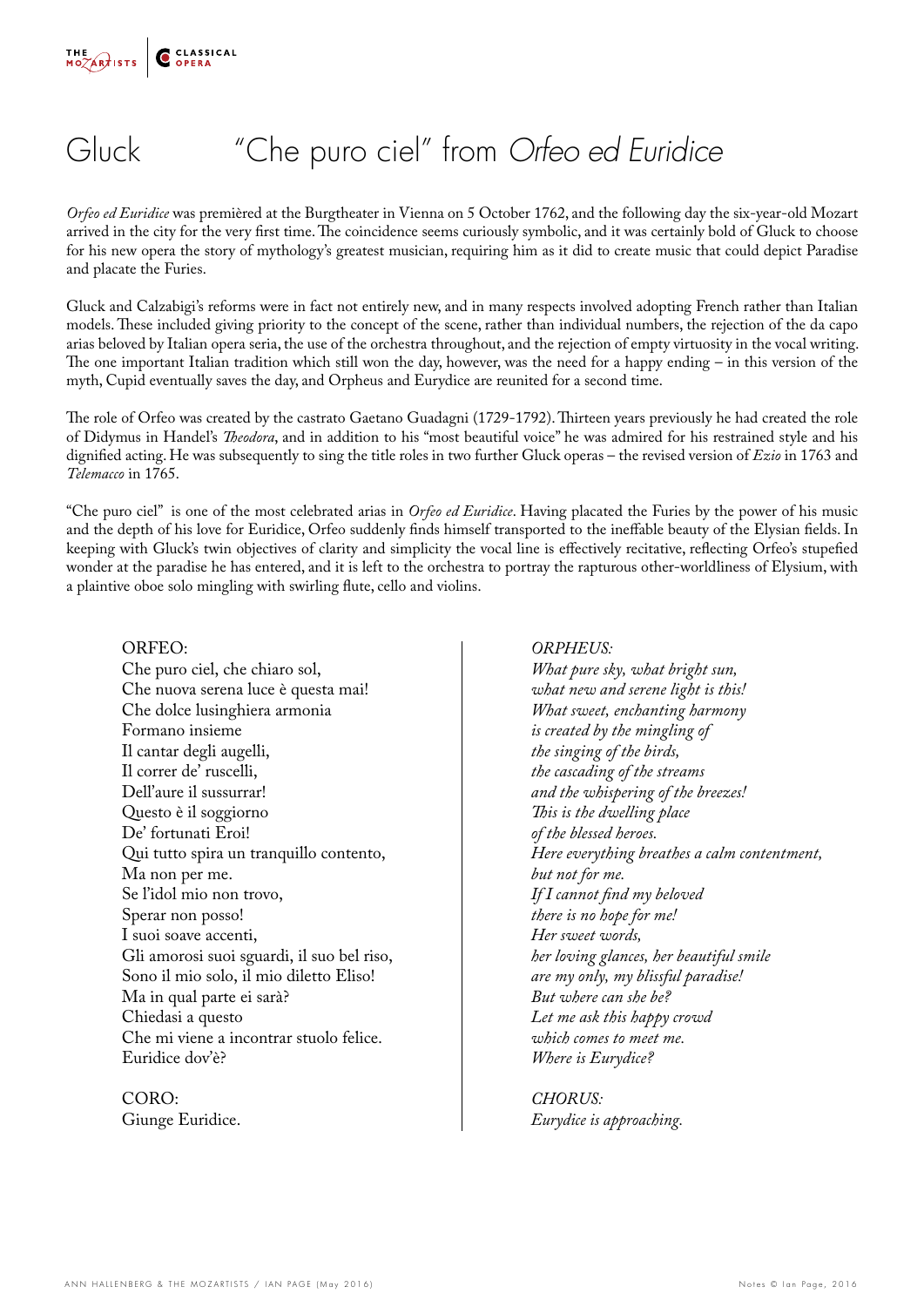## Gluck "Misera, dove son... Ah, non son io" from *Ezio*

During the eighteenth century it was common for composers to reuse arias from previous operas, especially when they had not previously been heard in the city where they were being performed. Gluck's exquisite setting of "Che puro ciel" was in fact the third incarnation of the music; it had originally been conceived as a tenor aria, "Se povero il ruscello", in *Ezio*, which he had composed for the 1750 Carnival in Prague, and it was subsequently reused in *Antigono*, written for Rome in 1756. By the time he wrote *Orfeo ed Euridice*, though, it was presumably highly unlikely that his Vienna audiences would have heard this music in Prague or Rome.

Despite the composer's Bohemian origins, *Ezio* was the only opera which Gluck wrote for Prague. It was first performed by the Italian impresario Giovanni Locatelli's resident opera company, and Gluck clearly thought highly of it, for in 1763 he revised the opera for performance in Vienna. Metastasio's popular libretto had been written in 1728 for a setting by Porpora, and during its first hundred years it was to be set by over forty composers, including Hasse, Handel, Jommelli, Traetta and Paisiello. The action is set in Rome in 451 A.D. in Rome, where the Emperor Valentiniano's army, under its general Ezio, has just defeated Attila the Hun. Ezio is betrothed to Fulvia, whose father Massimo plots to assassinate the Emperor. When the attempt fails, suspicion mistakenly falls on Ezio, who is imprisoned and sentenced to death but refuses to implicate his beloved's father. Fulvia's solo scene in the final act, in which she laments and bewails her seemingly irredeemable fate, is one of Metastasio's finest – Mozart subsequently set it as a concert aria soon after completing *Idomeneo* – and Gluck's setting admirably showcases his ability to convey heightened emotional situations in music of searing intensity.

FULVIA: Misera, dove son! L'aure del Tebro Son queste ch'io respiro? Per le strade m'aggiro Di Tebe e d'Argo; o dalle greche sponde Di tragedie feconde Le domestiche furie Vennero a questi lidi Della prole di Cadmo e degl'Atridi? Là d'un monarca inguisto L'ingrata crudeltà m'empie d'orrore; D'un padre traditore Qua la colpa m'agghiaccia; E lo sposo innocente ho sempre in faccia. Oh immagini funeste! Oh memorie! Oh martiro! Ed io parlo infelice, ed io respiro?

Ah, non son io che parlo, È il barbaro dolore Che mi divide il core, Che delirar mi fa.

Non cura il Ciel tiranno L'affanno in cui mi vedo; Un fulmine gli chiedo E un fulmine non ha.

#### *FULVIA:*

*Wretched me, where am I? Is this the air of the Tiber that I breathe? Or do I roam the streets of Thebes and Argos; or from those Greek shores, scene of multiple tragedies, have the household Furies of the offspring of Cadmus and the Atreidae come to these shores of ours? There the cruelty of an evil monarch fills my soul with horror; here the deed of a treacherous father makes my blood run cold; and I always see before me my innocent beloved. Oh dreadful imaginings! Oh memories! Oh torment! And I, unhappy woman, still live and breathe?*

*Alas, it is not I who speak, but the barbarous grief which breaks my heart in two and makes me delirious.*

*Tyrannical Heaven is insensible to the distress in which I find myself; I beg it for a thunderbolt but it has none to send.*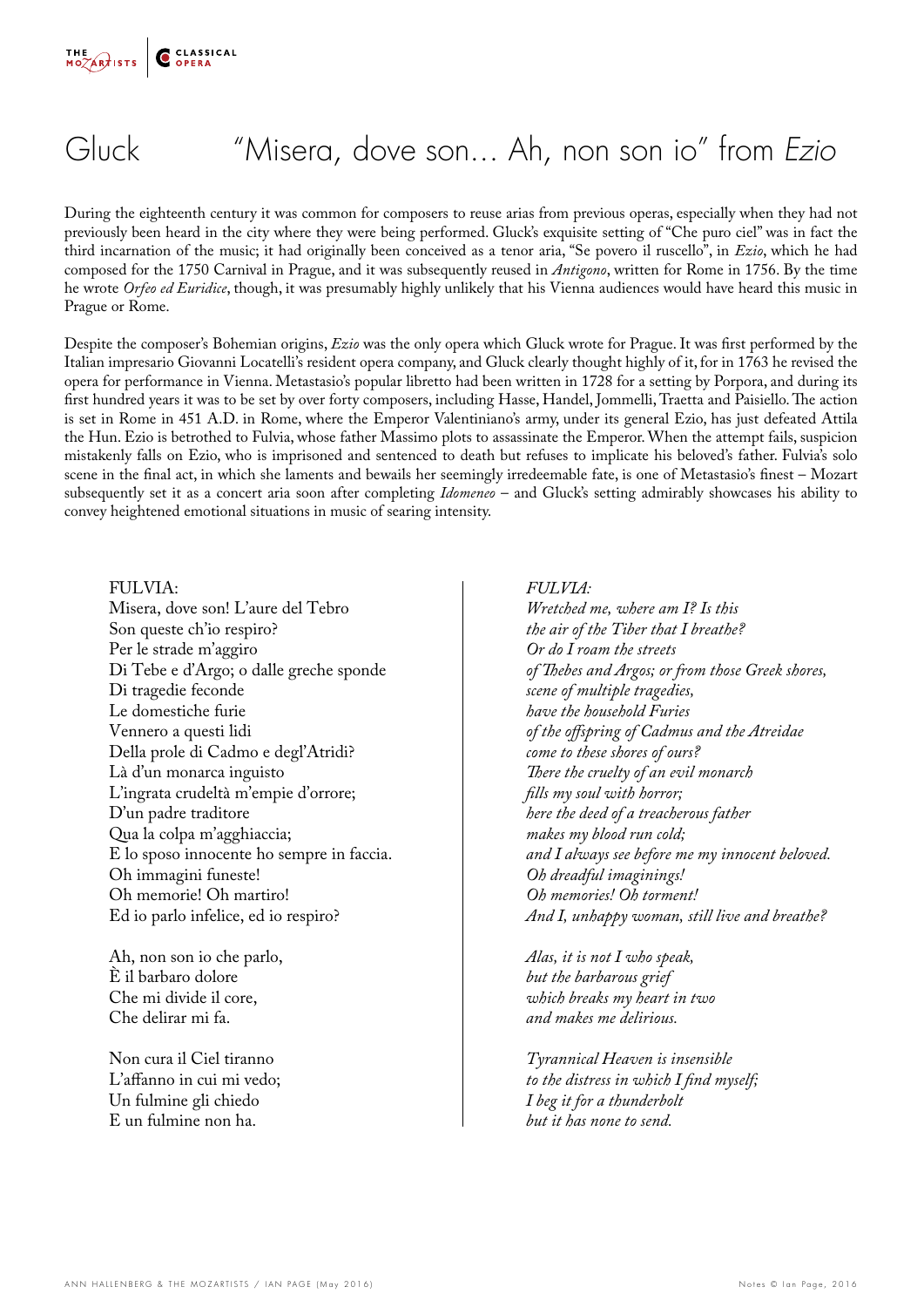

### Mozart "Che scompiglio, che flagello" from *La finta semplice*

"All the ladies are in love with my boy", wrote Leopold Mozart from Vienna on 16 October 1762. The Mozart family had arrived there just ten days before, and their three-month stay was a great success. The Empress Maria Theresia on one occasion received the Mozarts at Schönbrunn Palace for three hours, and after playing the harpsichord Wolfgang "jumped up on the empress's lap, put his arms around her neck and kissed her heartily". It was Mozart's miraculous ability as a performer, and especially as a sight-reader and improviser, that caused such amazement during this first visit to Vienna; not even Mozart was committing fullyworked-out compositions to paper at the age of six.

By the time he arrived for his second stay in Vienna, though, in January 1768, he had already composed numerous symphonies, chamber works, concert arias, an oratorio and even a 75-minute opera in Latin. Again they were granted an audience with Maria Theresia, this time with her son Joseph II (who had become Emperor after his father's death in 1765), and Joseph suggested that Wolfgang compose a new opera for Vienna. Mozart excitedly started work on *La finta semplice*, and by June he had completed the 558-page score. Initial rehearsals went well, but a conspiracy among jealous rivals led to the opera's cancellation, and the theatre manager Affligio even threatened that if a performance of the opera were insisted on, he would see to it that the reception would be completely hostile. Leopold protested to the Emperor, but after sixteen fruitless months away from home they had little choice but to return to Salzburg with the new opera still unperformed, finally leaving Vienna on 29 December 1768. When Archbishop Schrattenbach learned of Wolfgang's travails he arranged for a performance of *La finta semplice* in Salzburg the following year, but this was to be the only performance of the work during Mozart's lifetime.

Despite the work's unhappy genesis, the opportunity to write a full-length opera must have greatly excited the twelve-year-old composer, and the prospect of having his music performed by the best singers and players in Vienna prompted him to write music of remarkable ambition and precocity. The libretto is based on a comedy by the celebrated Venetian playwright Carlo Goldoni, and Marco Coltellini, the court poet who was entrusted with the task of adapting the text for Mozart and his singers, had the good sense to leave most of Goldoni's lines exactly as he found them (as well as the arrogance to pass the work off as entirely his own).

The plot concerns the efforts of Rosina, the eponymous heroine, to trick the wealthy but misogynistic brothers Cassandro and Polidoro into falling in love with her, so that they will relinquish their fear and hatred of romance and allow their sister Giacinta to marry Rosina's brother. The opera's title is generally translated as 'The Pretend Simpleton', but 'semplice' does not necessarily have the same negative connotations as 'simpleton'; essentially Rosina adopts a personality of naïve simplicity and ingenuousness so as not to be threatening to the two brothers she is trying to trick, and a better title might be 'Feigned Innocence' or 'Artful Artlessness'.

The music of *La finta semplice* is astonishingly accomplished for a twelve-year-old to have written, and the young Mozart already seems to have an innate and infallible understanding of what music was required for each dramatic situation. Giacinta's final aria is an authentic 'Sturm und Drang' number, plunging us straight from the deft high-jinks of Goldonian comedy into the anguished tension and vehemence of C minor as the sister expresses her fear of what her brother Cassandro will do to her if her deceit and trickery are exposed.

#### GIACINTA:

Che scompiglio, che flagello, Se mi vede mio fratello; Ah mi scanna addirittura, No, per me non v'è pietà. Tremo tutta di paura, Non mi reggo, non ho fiato, Sento il sangue ch'è gelato, Sento l'alma che sen va.

#### *GIACINTA:*

*What uproar, what punishment there'll be if my brother sees me! He'll cut my throat right away... no, for me there'll be no pity! I'm trembling all over with fear; I can't stand up, I can't breathe! I feel my blood turning to ice, I feel my soul departing from me!*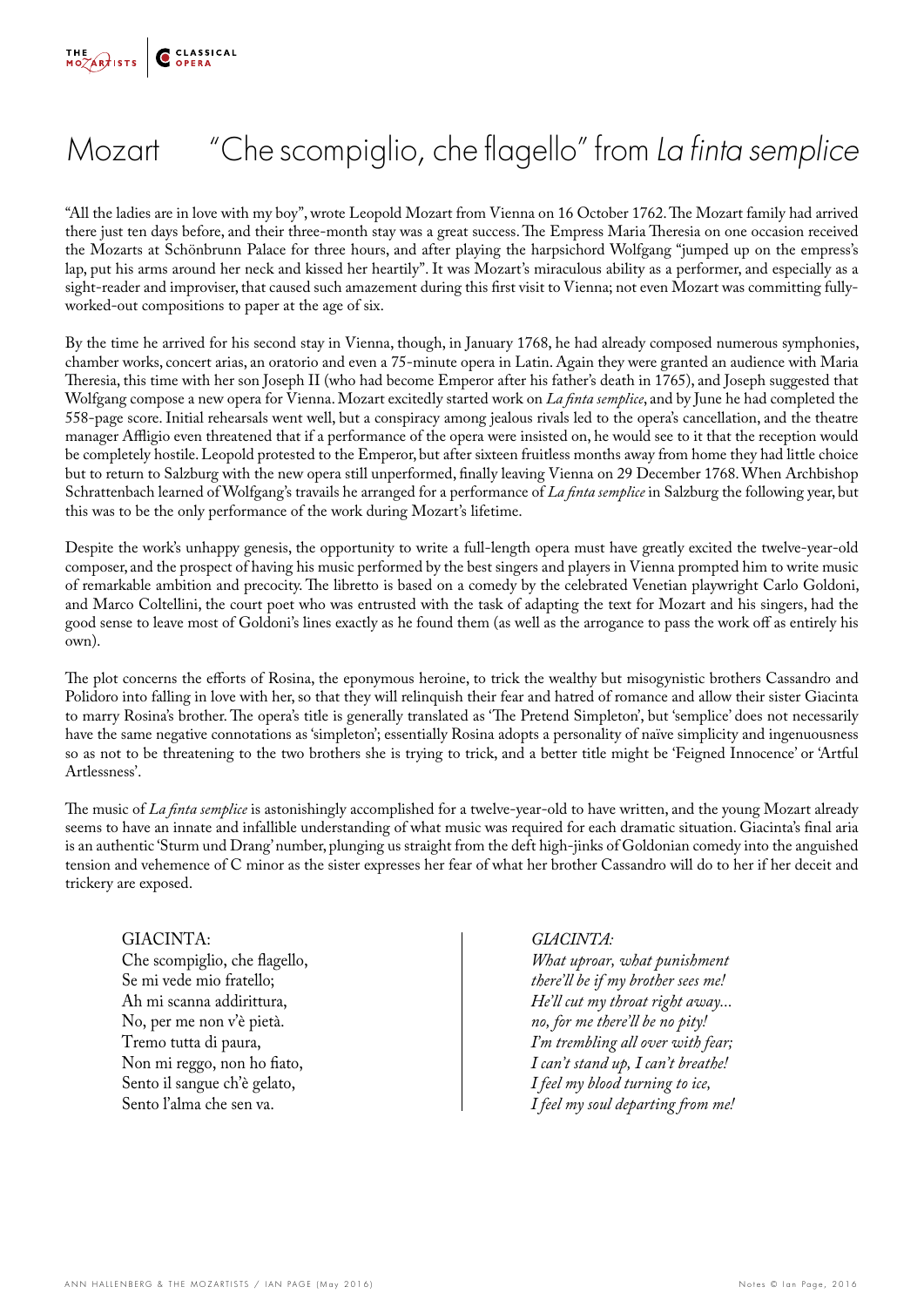

### Mozart "Dunque sperar... Il tenero momento" from *Lucio Silla*

*Lucio Silla* is the last of the three operas which Mozart wrote for Milan. Its première, which took place at the Teatro Regio Ducale on 26 December 1772, started two hours late and did not finish until two o'clock in the morning, but despite such inauspicious beginnings it proved to be an even greater success than his first Milan opera – *Mitridate, re di Ponto* – running for a total of twenty-six performances.

Its popularity owed much to the two main singers, Anna Lucia De Amicis as Giunia and the castrato Rauzzini as Cecilio. Mozart's father described how at the première De Amicis was furiously jealous, "for as soon as Rauzzini came on stage the Archduchess applauded him. This was a ruse on the part of the castrato, who had led the Archduchess to believe that he would not be able to sing due to nerves; in this way he ensured that the court gave him plenty of encouragement and applause". It was, he wrote, "a typical castrato's trick".

Venanzio Rauzzini was baptised in 1746, and made his début in Piccinni's *Il finto astrologo* in Rome in 1765. He subsequently appeared in Munich and Vienna, before returning to Italy in 1772. In 1774 he moved to England, where he remained for the rest of his life, eventually settling in Bath (following his death in 1810 he was buried in Bath Abbey). He became renowned not only as a singer but also as a composer and a teacher – the best known of his operas was *Piramo e Tisbe*, which was premièred in Munich in 1769 and revived in London in 1775, and his students included Nancy Storace and Michael Kelly, who both sang in the première of *Le nozze di Figaro* in 1786.

B.C. The dictator Lucio Silla has banished the senator Cecilio, and hopes to win Cecilio's bride Giunia for himself, but Cecilio has secretly returned from exile. In his opening aria he eagerly anticipates being reunited with his beloved.

CECILIO: Dunque sperar poss'io Di pascer gli occhi miei Nel dolce idolo mio? Già mi figuro La sua sorpresa, il suo piacer. Già sento Suonarmi intorno i nomi: Di mio sposo, mia vita. Il cor nel seno Col palpitar mi parla De'teneri trasporti, e mi predice…

Oh ciel sol fra me stesso Quì di gioja deliro, e non m'affretto La sposa ad abbracciar? Ah forse adesso Sul morir mio delusa Priva d'ogni speranza, e di consiglio Lagrime di dolor versa dal ciglio!

Il tenero momento Premio di tanto amore Già mi dipinge il core Fra i dolci suoi pensier.

E qual sarà il contento, Ch'al fianco suo m'aspetta, Se tanto ora m'alletta L'idea del mio piacer?

#### *CECILIO:*

*So, can I still hope to feast my eyes on my sweet beloved? Already I can see her surprise and her delight. Already I can hear the words sounding in my ear: my betrothed, my life! My heart beats within my breast with tender excitement, and tells me…*

*Oh heavens, here I am alone in a transport of joy, and do I not hasten to embrace my betrothed? Ah, perhaps already, deceived about my death, deprived of all hope and without comfort, the tears are flowing from her eyes.*

*My heart already shows me in its loving thoughts the tender moment, the prize of so much love.*

*And what joy there will be awaiting me by her side, if the prospect of my pleasure already delights me.*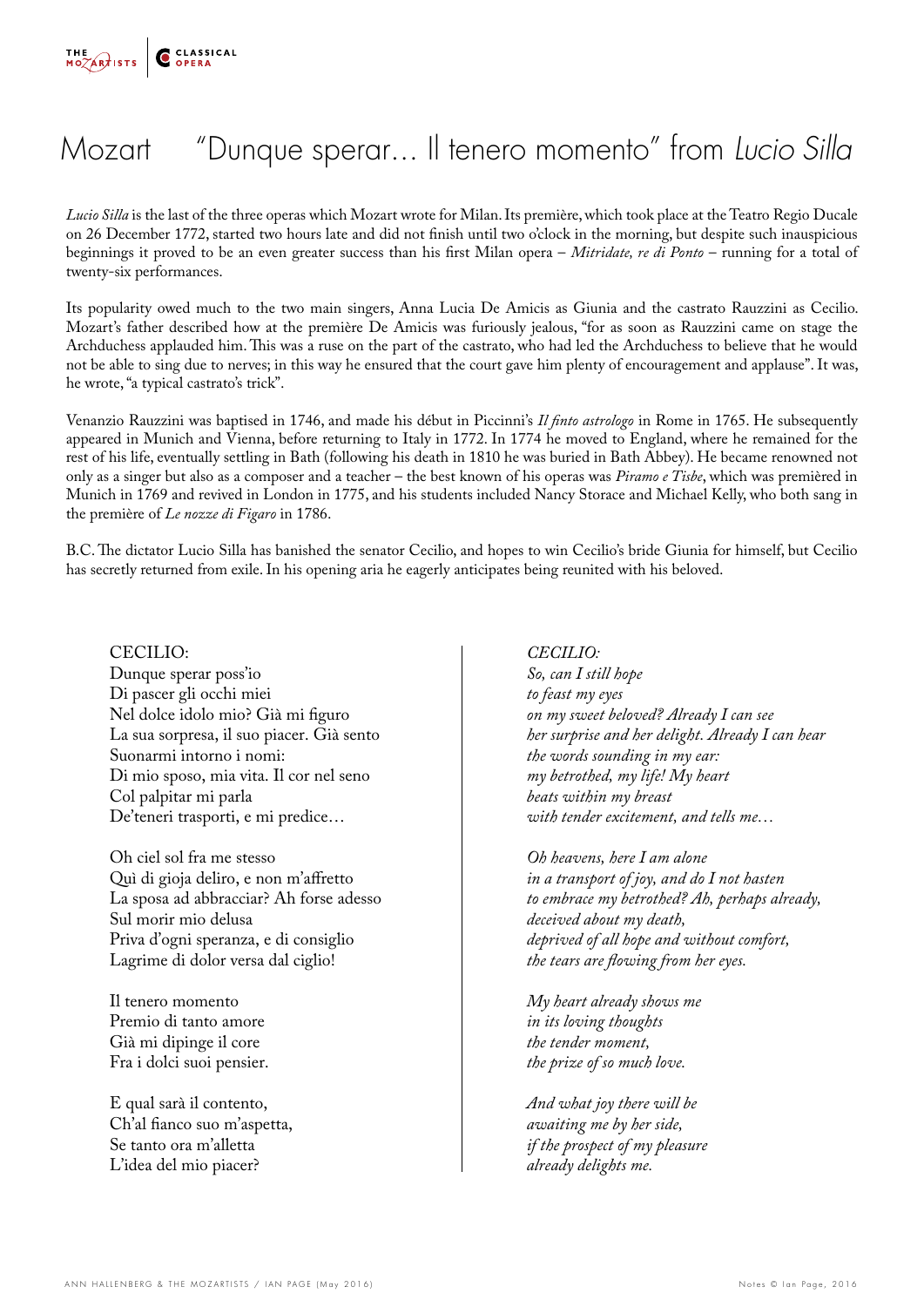

# J. C. Bach Symphony in G minor, Op.6, no.6

1. Allegro 2. Andante più tosto adagio 3. Allegro molto

Johann Christian Bach, the youngest son of the great Johann Sebastian, was born in Leipzig on 5 September 1735 and died in London on 1 January 1782. When his father died in 1750 he lived in Berlin with his half-brother Carl Philipp Emanuel, with whom he studied, but it was his time in Italy (1755-1762) that introduced him to Italian opera in Milan and Naples and transformed his musical outlook. The first three of his eleven operas were written in Italy, and their success led to an invitation to write two works for the King's Theatre in London.

He arrived in the English capital in the summer of 1762 as "Mr John Bach, a Saxon Master of Musick", and spent the majority of his remaining years here. His first London opera, *Orione*, was premièred on 19 February 1763, and his second, *Zanaida*, on 7 May of the same year. Both were resounding successes, and later that year he was appointed music master to George III and Queen Charlotte. His next and arguably greatest opera, *Adriano in Siria*, was first performed in January 1765, and Mozart almost certainly attended a performance.

In London Bach met his compatriot Karl Friedrich Abel (1723-1787), who had arrived in the English capital in 1759, and in 1765 the two composers set up the famous Bach-Abel concert series at Carlisle House, Soho Square. These concerts featured numerous works by both composers – not only symphonies but also sinfonia concertantes, concertos and chamber works – and they also brought much new music by Italian, French and German composers to England for the first time. The concerts transferred to Almack's Assembly Rooms in King Street in 1768, and then to the Hanover Square Rooms in 1775. The six symphonies, Op. 6, which would all have been premiered at these concerts, were published in 1770. The G minor symphony which concludes the set is one of Bach's greatest, and his only one written in a minor key. In its scale it is similar to Bach's other symphonies, its three short movements reminding us that the symphony as a form originally derived from the Italian opera overture, but the work's content and originality mark it out as one of the most significant, as well as one of the earliest, in the remarkable sequence of G minor symphonies emanating from this period.

The opening *allegro* hurls us headlong into the wild energy and vigour of the 'Sturm und Drang', full of jagged unisons, wide leaps and rapid repetitions, while the second movement is also set in a minor key, C minor; it is dominated by a sombre unison figure reminiscent of those which open Mozart and Beethoven's subsequent piano concertos in the same key. The finale returns to the febrile tension of the first movement, again dominated by tremolos, leaps and dynamic extremes, before the storm subsides as abruptly as it had begun, suddenly decaying into silence.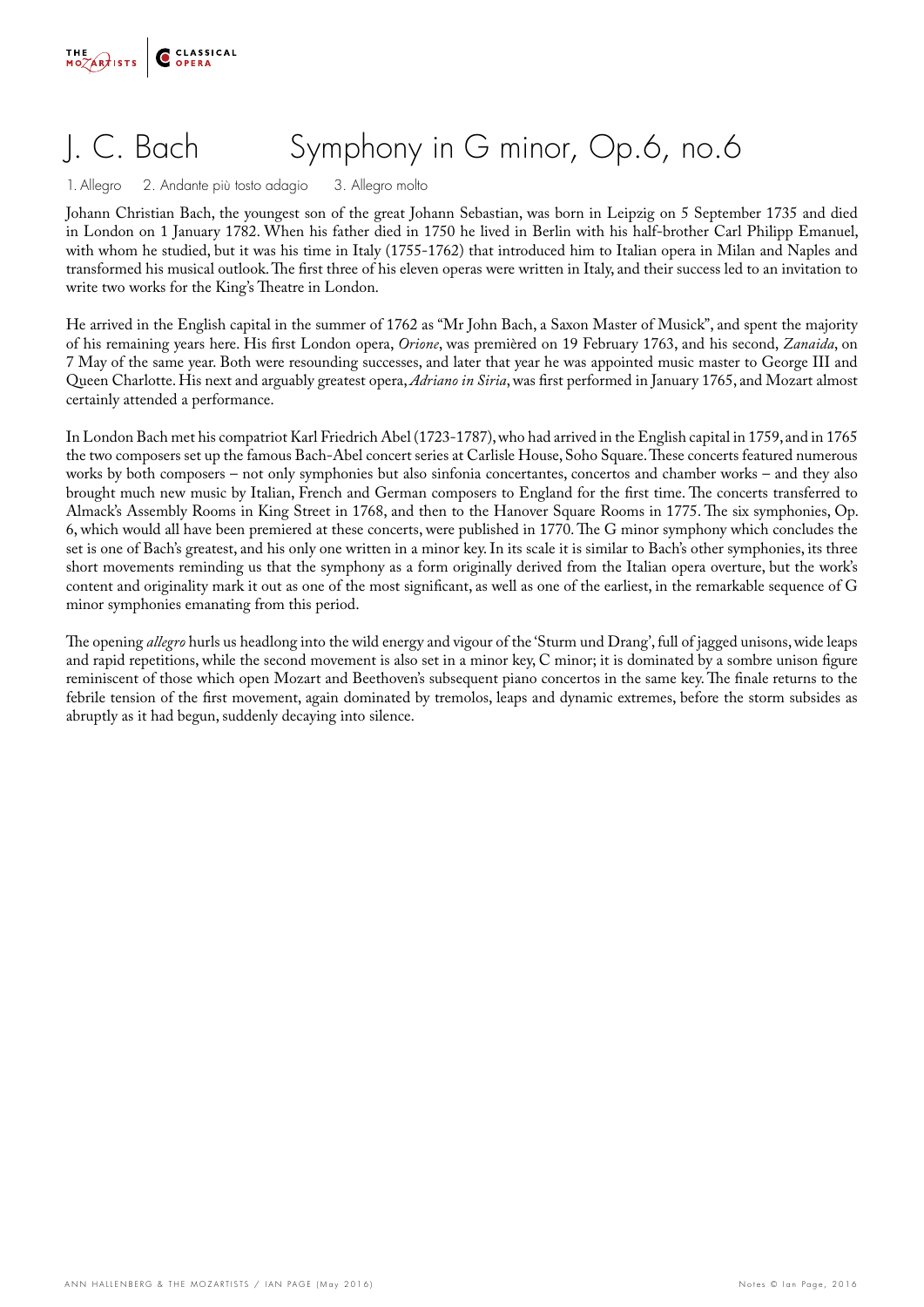

### Mozart "Se l'augellin sen fugge" from *La finta giardiniera*

With the death in 1771 of Archbishop Schrattenbach of Salzburg and the succession of Archbishop Hieronymus Colloredo, opportunities for Mozart and his father to travel were significantly reduced. Schrattenbach had been very supportive of the young Mozart, and had recognised his importance and usefulness as an ambassador for Salzburg. The new Archbishop's attitude, however, was quite different – Mozart and his fath+er were his employees (Wolfgang was promoted to the position of Konzertmeister in August 1772), and as such they were required to carry out their respective duties as court musicians. Mozart was begrudgingly allowed to go on his third and final visit to Italy to fulfil the commission of *Lucio Silla* for Milan, but apart from this he was obliged to settle down to a humdrum existence in Salzburg, where during the next couple of years he wrote numerous symphonies and ecclesiastical and chamber works to order.

In late 1774, though, he received an invitation on behalf of the Elector Maximilian III to compose a new opera for the 1775 Carnival in Munich. This was an important event, to which numerous dignitaries from across Europe were invited – among them Archbishop Colloredo himself, which made it rather hard for him to refuse Mozart permission to fulfil the commission (in the event Colloredo travelled to Munich but rather peevishly failed to attend the opera). *La finta giardiniera* was first performed on Friday 13 January – Mozart urged his mother not to worry about the date's ominous portents – and received two further performances, one of which was shortened due to the illness of one of the singers. The work was subsequently revived in German translation in Augsburg in 1780, and various German revivals continued until 1797, after which it was not performed again until a revival in Vienna in 1891. The source material for the first act of the Italian original was thought to have been lost until it was rediscovered in the 1970s, enabling the first modern revival of the opera as premièred in Munich to take place in 1979.

The role of the knight Ramiro was written for the castrato Tommaso Consoli, who was a regular member of the Munich opera from 1773 to 1778; he subsequently returned to Italy, appearing in Venice and Turin before ending his career as a papal singer at the Sistine Chapel in Rome. In his first aria, tormented by unrequited love for the beautiful Arminda, Ramiro dismisses the recommendation that he find another girl on whom to focus his romantic desires. Despite being scored for strings only, the aria is beguilingly vivacious, the text's ornithological reference prompting music of buoyant playfulness and flighty charm.

RAMIRO: Se l'augellin sen fugge Dalla prigione un giorno, Al cacciatore intorno Non più scherzando va. Libero uscito appena Da un amoroso impaccio, L'idea d'un altro laccio Ah che tremar mi fa.

*RAMIRO:*

*If one day the little bird escapes from its prison, it will no longer fly playfully around the hunter. Having just gained my freedom from an amorous entanglement, the idea of another snare, ah, it makes me tremble!*